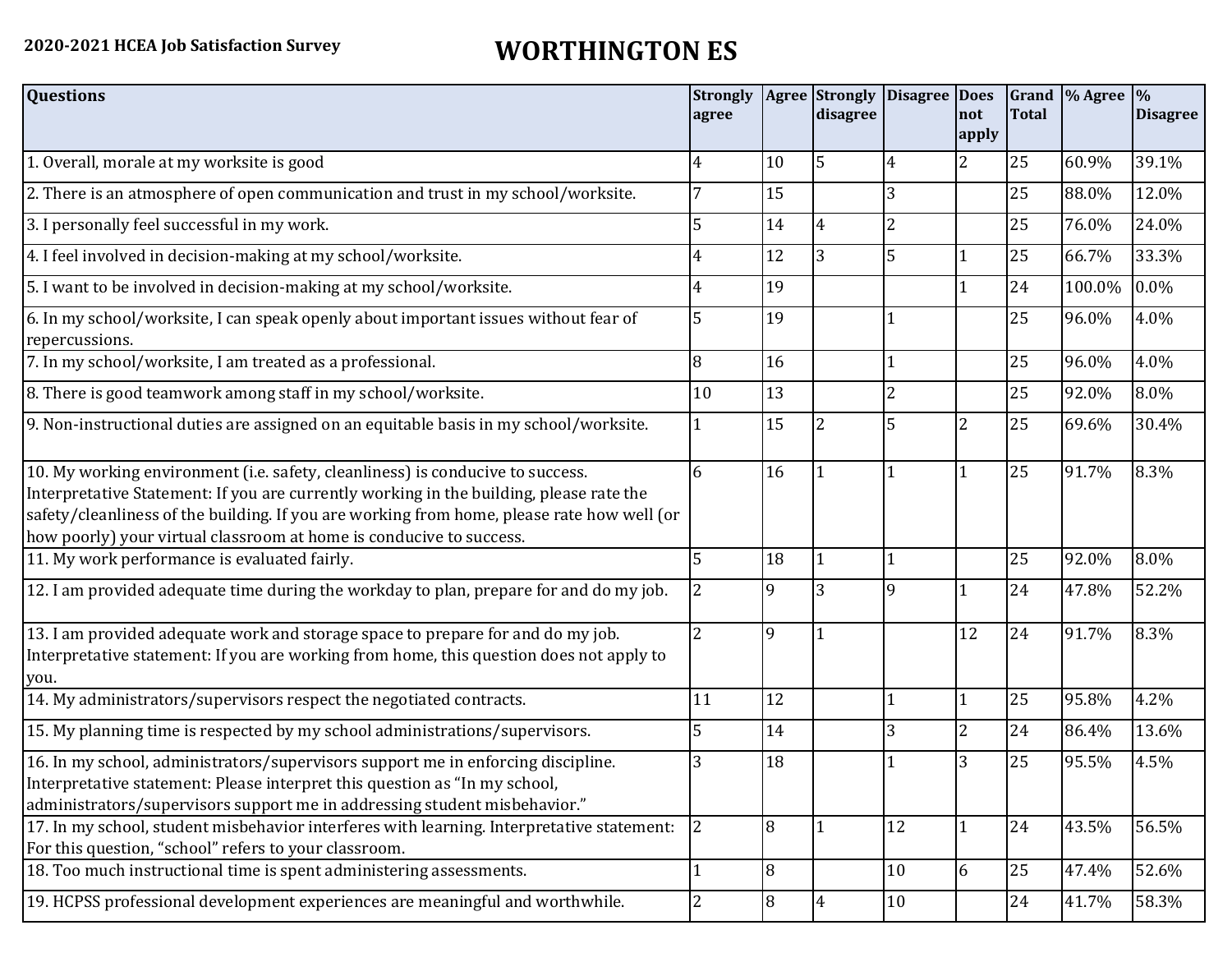## **2020-2021 HCEA Job Satisfaction Survey WORTHINGTON ES**

| 20. Increased workload has contributed to a decline in my morale.                                                                                          | 8              | 10 |                          | $\overline{4}$ | $\overline{2}$ | 25 | 78.3% | 21.7%  |
|------------------------------------------------------------------------------------------------------------------------------------------------------------|----------------|----|--------------------------|----------------|----------------|----|-------|--------|
| 21. I am paid fairly.                                                                                                                                      |                | 10 | 5                        | 10             |                | 25 | 40.0% | 60.0%  |
| 22. I have confidence in the leadership exhibited by the HCPSS Superintendent.                                                                             | 2              | 15 | $\overline{\mathcal{L}}$ | 5              |                | 24 | 70.8% | 29.2%  |
| 23. I have confidence in the leadership exhibited by the Howard County Board of<br>Education.                                                              |                | 13 | 5                        |                |                | 25 | 52.0% | 48.0%  |
| 24. I have confidence in the leadership exhibited by the Howard County Education<br>Association (HCEA).                                                    | 4              | 17 |                          | 3              | $^{\prime}1$   | 25 | 87.5% | 12.5%  |
| 25. I feel that HCPSS offers me the possibility of advancing professionally in the field of<br>education.                                                  | 6              | 13 |                          | 5              |                | 25 | 79.2% | 20.8%  |
| 26. In my position, I receive appropriate and adequate support and training.                                                                               |                | 18 |                          | 6              |                | 24 | 75.0% | 25.0%  |
| 27. During this current school year, I have experienced harassing behavior from<br>colleagues.                                                             |                |    | 15                       | 9              |                | 25 | 0.0%  | 100.0% |
| 28. During this current school year, I have experienced harassing behavior from<br>administrators/supervisors.                                             |                |    | 17                       | 7              |                | 25 | 0.0%  | 100.0% |
| 29. During this current school year, I have experienced harassing behavior from parents.                                                                   |                | 5  | 11                       |                | $\mathbf 1$    | 25 | 25.0% | 75.0%  |
| 30. At my school I spend most of my PIP time on non-instructional activities.                                                                              |                | 6  |                          | 9              | 6              | 22 | 37.5% | 62.5%  |
| 31. At my school our administrator includes time during PIP for teacher-initiated<br>collaboration.                                                        |                | 13 |                          |                | 7              | 22 | 93.3% | 6.7%   |
| 32. In my school, I spend too much time in meetings.                                                                                                       |                | 10 |                          | 12             | $\mathbf{1}$   | 24 | 47.8% | 52.2%  |
| 33. In my school, there is adequate support for special education students.                                                                                |                | 11 | $\overline{2}$           | 9              | $\overline{2}$ | 25 | 52.2% | 47.8%  |
| 34. My administrator/supervisor provides people working from home with flexibility in<br>their workday.                                                    | 8              | 15 |                          |                |                | 24 | 95.8% | 4.2%   |
| 35. My administrator/supervisor has reasonable expectations of workload for staff while<br>in virtual learning.                                            | 4              | 15 |                          | 4              |                | 24 | 79.2% | 20.8%  |
| 36. Students have adequate technology and tools (hardware/software/connectivity) to<br>participate in virtual learning.                                    | 3              | 19 |                          | $\overline{2}$ |                | 24 | 91.7% | 8.3%   |
| 37. Staff have adequate technology hardware (e.g. computers, document cameras, other<br>technology hardware) to meet the requirements of virtual learning. | $\overline{4}$ | 13 |                          | 6              | 1              | 24 | 73.9% | 26.1%  |
| 38. HCPSS has provided the software I need to do my job and collaborate with colleagues.                                                                   | $ 3\rangle$    | 18 |                          | 1              | $\vert$ 1      | 23 | 95.5% | 4.5%   |
| 39. The software and online services provided by HCPSS to do my job are difficult and/or<br>time-consuming to use.                                         | 3              | 10 |                          | 10             | $\mathbf{2}$   | 25 | 56.5% | 43.5%  |
| 40. In my class, I feel that students are engaged in virtual learning                                                                                      |                | 14 |                          | 8              | 1              | 25 | 62.5% | 37.5%  |
|                                                                                                                                                            |                |    |                          |                |                |    |       |        |